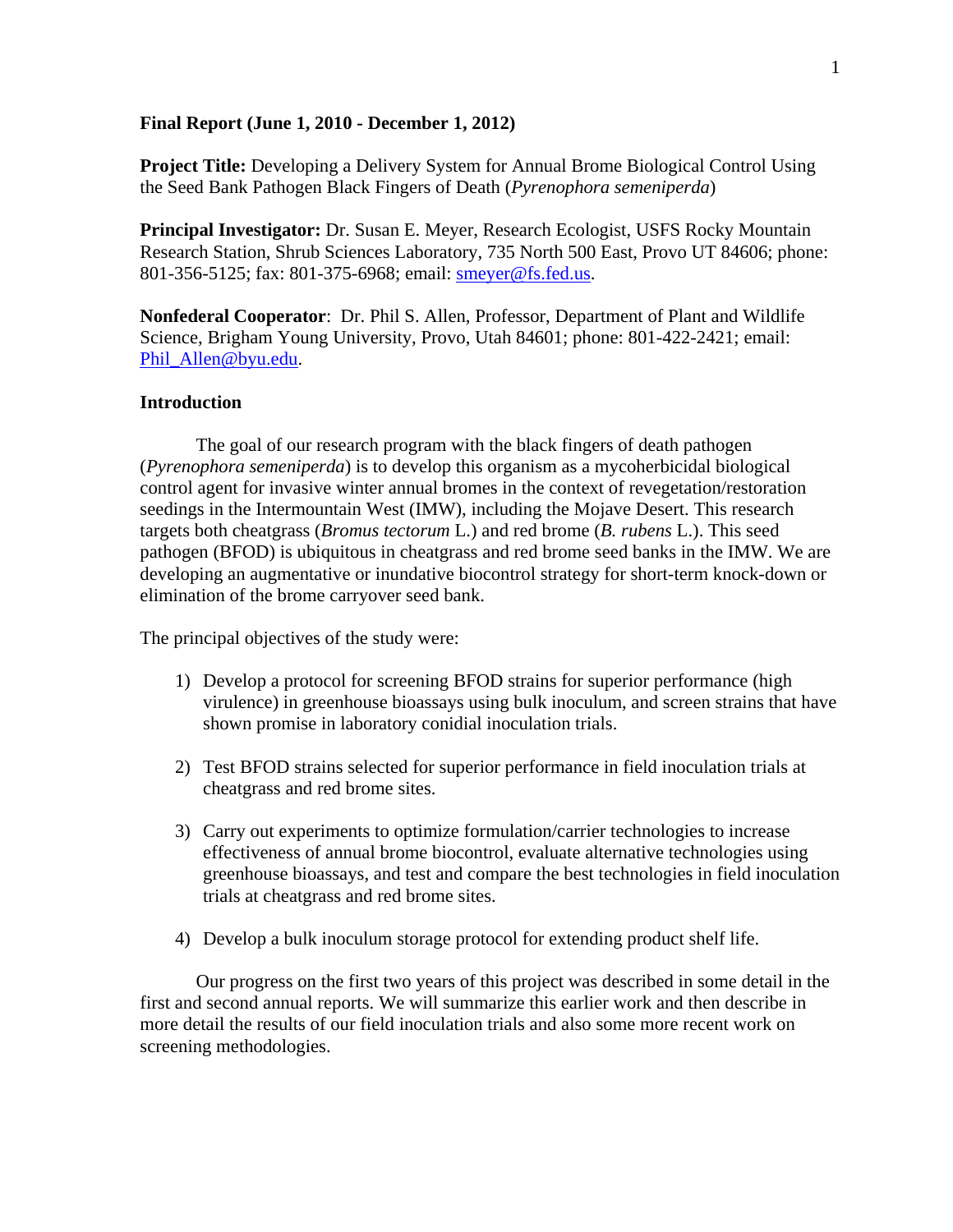## **Summary of Progress June 2010-June 2012**

#### *Formulation/Carrier Technology Development*

During the first year of this research project, we determined the conditions for optimal production of bulk inoculum on our original carrier, a calcined montmorillonite (Agsorb) product. These included drying the mixed bulk inoculum in a relatively thin layer under cool conditions (20C) following the addition of supplemental nutrient medium and a 24-hour sporulation induction treatment under visible and near-ultraviolet light. The next phase of our effort to optimize inoculum formulation focused on two components, namely finding an effective carrier with lower bulk density and lighter weight, and inventing a liquid inoculum/ supplemental medium formulation that would increase the density of infective units in the final product. Both of these improvements are needed to decrease the field application rate required to a level that is economically feasible and practical.

We have performed laboratory experiments with four potential carriers: calcined montmorillonite, vermiculite, perlite, and corncob grits. Evaluation of conidial densities per unit volume on these different carriers showed that vermiculite performed as well as calcined montmorillonite, while corn cob grits absorbed too much water and prevented drying at an optimal rate for sporulation at cool temperature, and perlite tended to dry out too quickly. We used vermiculite as the carrier in subsequent strain trials in the greenhouse and achieved seed mortality levels >90% at the relatively low inoculum load of 5 gram-equivalents per square foot. Because vermiculite has a bulk density about one quarter that of calcined clay, a gramequivalent of vermiculite only weighs 0.25g, making it the carrier of choice so far in the quest for effective inoculum delivery with a light-weight carrier.

The other area where our formulation needed improvement was in the concentration of conidia or other infective units per unit volume of final product. We reasoned that, with a more concentrated inoculum, we should be able to further reduce the application rate. To achieve this, we have experimented with different liquid culture media, different initial inoculum loads in liquid culture, and different amounts and types of supplemental media. We were able to demonstrate that use of MAM (modified alphacel medium, which contains primarily oatmeal and coconut milk) as a supplemental medium significantly increased conidial concentrations in the final product relative to both PDB (potato dextrose broth) and V8 broth, when the fungus was grown in PDB as a culture medium.

Culturing the fungus directly in a liquid MAM medium resulted in low mycelial yield, which contradicted results of an experiment reported earlier. V8 broth did increase mycelial yield relative to PDB. More recently we have tried another liquid medium, TO medium (main ingredients tomato paste and oat flour), and this has given us not only the highest mycelial yields in liquid culture but also substantially better sporulation when used as a supplemental medium. For our most recent field inoculation experiments (installed in fall 2012 with Joint Fire Sciences Program funding), we used bulk inoculum prepared with TO as the medium and with vermiculite as a carrier.

#### *Bulk Inoculum Storage Protocols*

As reported earlier, we have the results of yearly testing for four years using bulk inoculum produced in summer 2008 for our original field trials and stored at several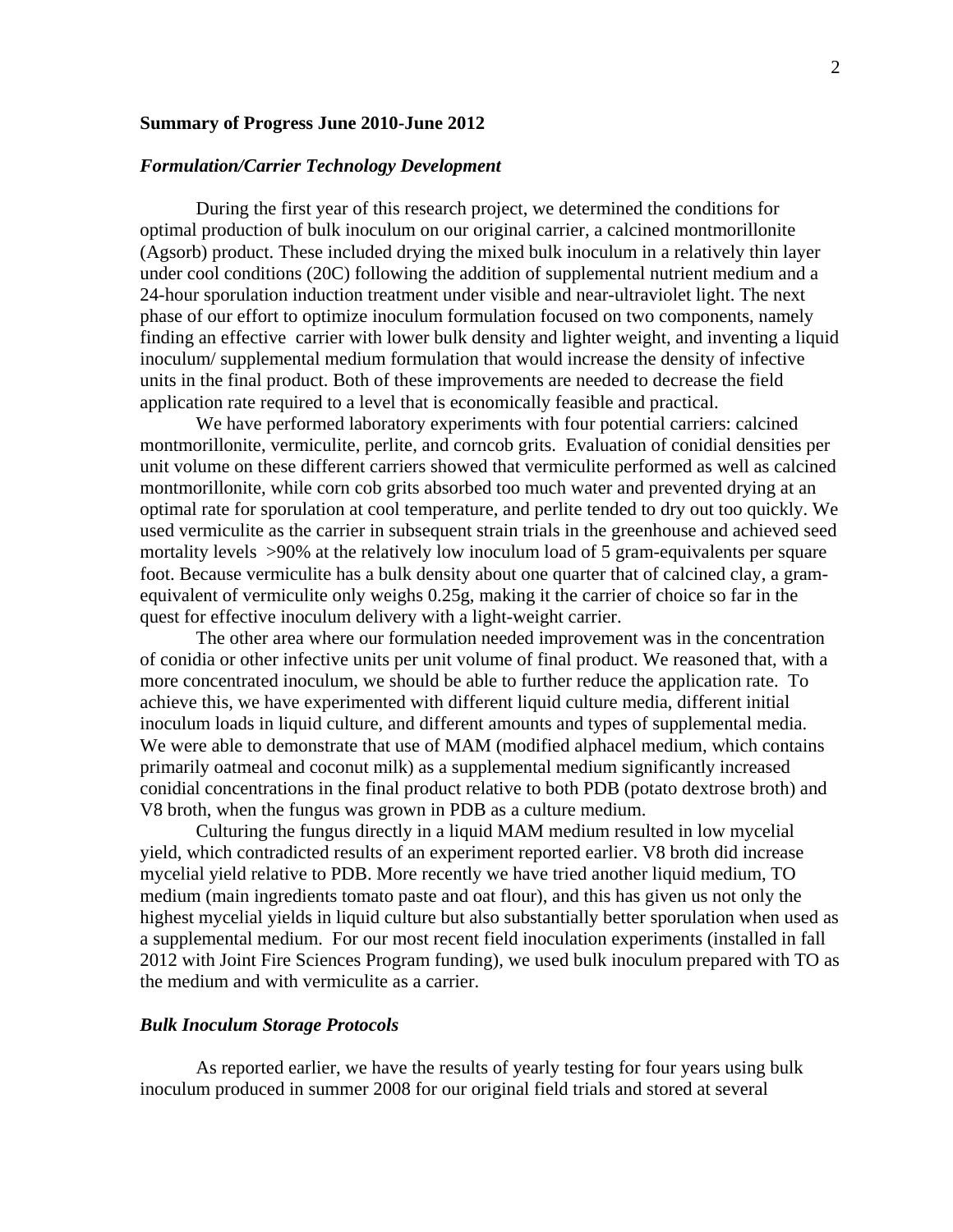temperatures from -20C to +30C. We have tested this bulk inoculum by applying it directly to dormant cheatgrass seeds in petri dishes at 20C and measuring its ability to cause disease. To date there has been no decline in the ability to cause disease using this method of determination, at any storage temperature. This indicates that the bulk inoculum is extremely stable and will have a long shelf life, a definite asset for a commercial biocontrol product.

# *Pathogen Strain Screening*

We decided to examine ten new pathogen strains in some detail, in an effort to identify traits that would enable us to predict field biocontrol efficacy. The ten strains were selected from a larger set of 100 strains collected in 2010 from three field populations in northern Utah where virulent strains had been isolated in earlier studies; Tenmile Creek, Boxelder County, Utah (TMC), the Whiterocks Study Exclosure in Skull Valley, Tooele County, Utah (WRK), and a site a few miles further west on the Whiterocks Road (WRR). The ten intensively studied strains were selected to represent a range of mycelial growth rates (MGI's) based on a growth rate screening of the 100-strain collection. There was a four-fold difference in MGI values among the selected strains. Our earlier work had suggested that MGI might be negatively associated with at least one form of virulence, i.e., faster growing strains were less virulent on nondormant cheatgrass seeds than slower growing strains (Meyer et al. 2010).

Traits included in previous pathogen screening trials have included host seed mortality at low conidial inoculum loads on dormant seeds, host seed mortality at high conidial inoculum loads on nondormant seeds, and dormant host seed mortality in ring microcosms with autoclaved seed zone samples and laboratory produced bulk inoculum, as well as phytotoxin production in both liquid and solid culture. We have had considerable difficulty developing repeatable screening methodologies, but have now overcome some of these problems and will report results of more reliable screening trials below.

We obtained considerable evidence in earlier field trials that this pathogen can sometimes kill a sizeable fraction of the part of the seed bank that would otherwise germinate in the first rainfall event, i.e., nondormant seeds. We developed the hypothesis that the mechanism for this successful attack on nondormant seeds might be associated with infection at water potentials too low to permit seed germination. Our graduate student Heather Finch, funded partially through this project, carried out a series of laboratory experiments to test this idea (Finch et al. 2013). Our approach in the first experiment was to inoculate both dormant and nondormant seeds at relatively low levels (1:100 conidia:talc by weight), incubate them at a series of water potentials from -0.5 t0 -2.0 MPa for four weeks, then transfer the seeds to free water and score seed germination and pathogen-caused seed mortality.

All nondormant seeds escaped mortality in the 0 MPa (directly into free water) treatment and the -0.5 MPa treatment, because the seeds could germinate so rapidly under these conditions that they escaped mortality. At -1.0 MPa, only about 15% of the seeds were killed, because even at this water potential a majority of the seeds could germinate quickly enough to escape. At -1.5 and -2.0 MPa, a majority of the nondormant seeds were killed, and the rapid appearance of fruiting bodies upon transfer to water showed that these seeds were infected and probably already killed in the low water potential treatments that suppressed germination of nondormant seeds.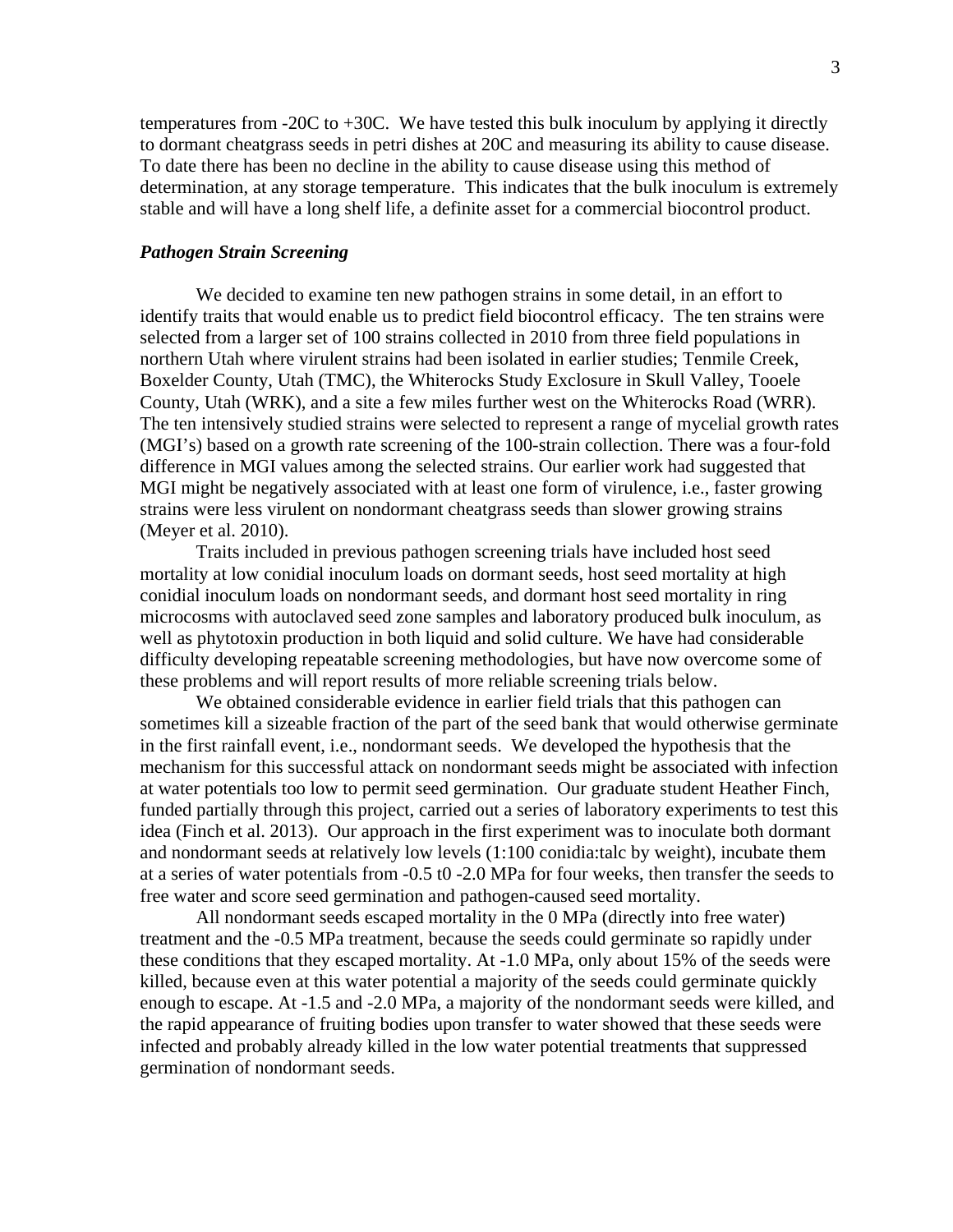This experiment supports the idea of the pathogen gaining the advantage in the 'race for survival' at low water potentials that suppress germination of nondormant seeds, and could explain how it is able to kill nondormant seeds in field seed banks. Follow-up studies have shown that this effect can also be observed across a range of temperatures and also under regimes more like natural conditions in the field, where seeds experience full hydration followed by periods of more or less rapid and complete dehydration. This suggests the possibility of screening pathogen strains for their ability to operate optimally under low and fluctuating water potential conditions, as another possible tool for the selection of maximally effective strains for biocontrol. These strain trials include three components: conidial germination, mycelial growth rate, and ability to cause nondormant seed mortality, each as a function of both temperature and water potential. The results of these experiments are reported below.

#### *Field Inoculation Trials 2011-2012*

The field inoculation trials had two main objectives. First, we wanted to determine whether our improved formulation with the lighter weight vermiculite carrier and the MAM supplemental medium would give us better control at low inoculum loads than the original formulation. Second, we wanted to relate our laboratory strain trial results to results with selected strains from these trials in the field.

We installed the field inoculation trials at two sites in late August, 2011, prior to any germination triggering rainfall. These included a cheatgrass site at the Whiterocks Exclosure in Skull Valley, Tooele County, Utah, and a red brome site in Pakoon Basin in the Grand Canyon-Parashant National Monument in northwestern Arizona. Part of the red brome site burned during the planning of this experiment (Hidden Fire), enabling us to include burned and unburned treatments in the design for that site. At the Whiterocks site, only the unburned treatment was included. Designs for the two sites were otherwise parallel. Main effects (other than burn at Pakoon Basin) were inoculum formulation, inoculum load, and strain. Three inoculum formulations were included: the original formulation with the calcined montmorillonite carrier and PDB as a supplemental medium, calcined montmorillonite clay with MAM as the supplemental medium, and vermiculite with MAM as the supplemental medium. This permitted us to determine whether vermiculite performed as well as calcined montmorillonite on a volume basis, and to determine whether MAM performed better than PDB as a supplemental medium on vermiculite. All inoculum was produced from mycelium produced in liquid PDB culture, using the optimized production protocols we had developed

We deliberately selected inoculum loads not necessarily expected to give complete control in the field, because our primary goals were to compare treatments and to find out whether we could get improved control at lower application rates. We therefore applied inoculum at the rate of 5 and 15g-equivalents per square foot plot, rather than the 45 gequivalents that gave us complete or near-complete control in earlier experiments.

We picked the four best new strains based on our laboratory data to include in the field inoculation trials: TMC1022, WRK1022, WRR1016, and WRR1029. We also included two of the original strains used in field trials at these two sites, for comparison purposes: TMC23 and DOG3. Lastly, we included a treatment that was a mixture of two strains (WRR1016 and WRR1029). The mixture treatment was intended to determine whether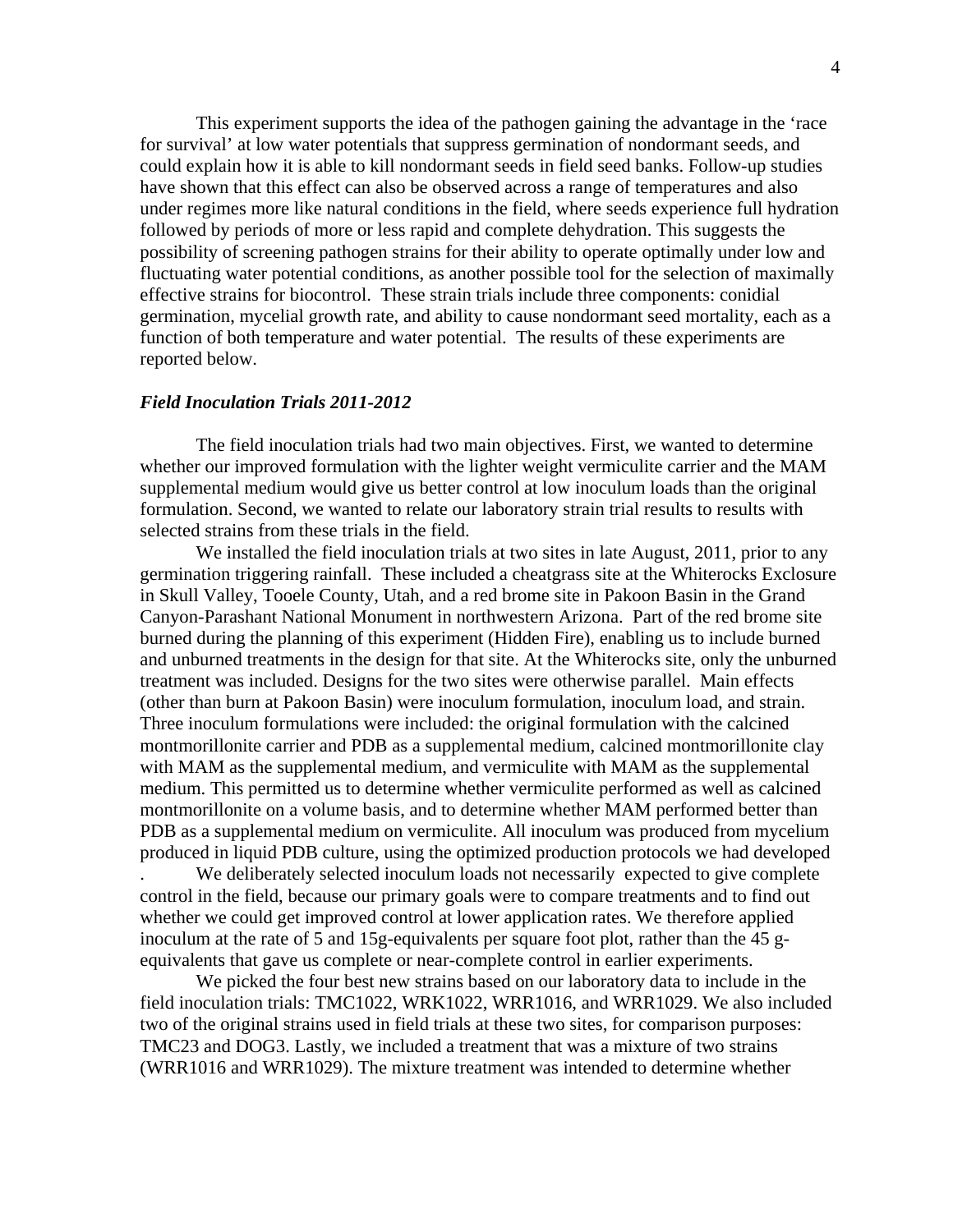combining strains would result in a positive synergistic effect, a competitive effect, or a simple additive effect. We also included an uninoculated control treatment.

The original inoculum formulation was included in the factorial design only with the strains used in the earlier trials for a sub-experiment of 10 blocks x 2 strains x 2 levels x 3 inoculum formulations  $= 120$  plots  $+ 10$  control plots=130 plots total. The two new formulations were factorially combined in a sub-experiment with the remaining strains: 10 blocks x 5 strains x 2 levels x 2 formulations  $= 200$  plots. This sub-experiment used the same control plots, for a total of 330 plots at the Whiterocks exclosure. The same design was used on the unburned treatment at Pakoon, but only the first half of the design, with the original strains and the three inoculum formulations, was installed on the burned treatment, for a total of  $330 + 130 = 460$  plots.

We added supplemental seeds to each plot at the time of inoculation to reduce plot to plot variability in seed density: 1000 cheatgrass seeds per plot were added at the Whiterocks site and 250 red brome seeds per plot at the Pakoon site. The lower number at Pakoon was dictated by lack of available seeds.

Seed bank samples were obtained from each of the 460 plots at Pakoon in early April and from each of the 330 plots at Whiterocks in early May, prior to dispersal of current-year seeds into the plots. Samples were taken with soil cans 6 cm in diameter and 4.5 cm deep, from the center of each plot. The samples were dry when collected, and were placed in individual labeled paper sacks for storage. The samples were stored dry in a warm greenhouse breezeway for several weeks to permit any viable seeds in the sample to lose dormancy prior to processing. This makes it much easier to determine which seeds remaining in the sample are still viable.

## **New Results – June 2012-December 2012**

#### *Field Inoculation Trials*

We obtained strongly contrasting results at the two sites where field inoculation trials



were installed. At the Whiterocks Exclosure, in Skull Valley, Utah, approximately 100 miles west of Provo, Utah, background levels of disease were very high, with over  $18,000$  killed seeds–m<sup>-2</sup>, and the killed seed proportion (killed seeds / (killed + viable seeds) was also high in the uninoculated controls (78%). There were no significant treatment effects in the inoculation experiment at Whiterocks, regardless of formulation, strain, or inoculum load (Figure 1). This was different from results from earlier years, in which inoculum addition at these relatively low loads resulted in a significant increase in killed seed proportion. We obtained no treatment effect of inoculum addition even at a high load  $(45 \text{ ge/ft}^2)$  in another experiment at Whiterocks in 2009-2010 (Meyer et al. in press). Possible reasons for the ineffectiveness of inoculum treatments at Whiterocks are discussed in the Figure 1. 'Future Research' section below.

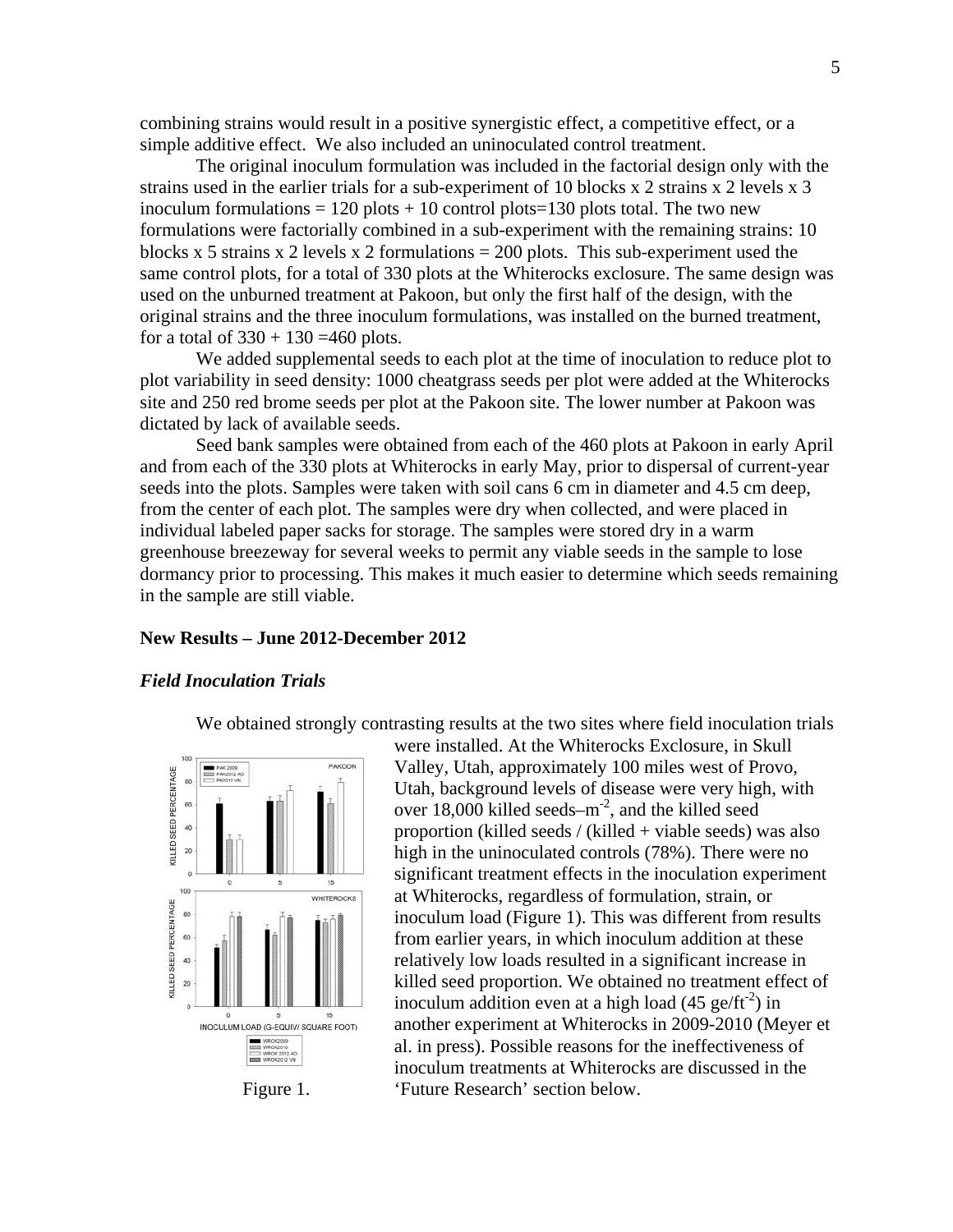

At the Pakoon study site, where the principal annual grass present was red brome (*B. rubens*), we observed marked treatment effects. In the factorial that included three formulations, two inoculum levels (plus an uninoculated control), and two strains, there was a highly significant effect of formulation on killed seed percentage (SAS Proc Mixed; F=5.71; P=0.0039). Both formulations that used MAM as the supplemental medium resulted in a 15% increase in killed seed proportion relative to original Agsorb clay carrier with PDB as the supplemental medium (AO), and there was a trend for the vermiculite carrier (VN) to outperform the Agsorb carrier (AN) Figure 2. even on a gram-equivalent basis. When the lower bulk density

of vermiculite is taken into account, the use of vermiculite with MAM resulted in a five-fold decrease in the application rate by weight relative to the original formulation for an equivalent level of control. All three formulations resulted in a major increase in pathogenkilled seed percentage relative to the uninoculated control. The increased effectiveness of the VN formulation over the AO formulation was especially apparent at the 15 ge-ft<sup>-2</sup> application rate (Figure 1; formulation by inoculum load interaction: F=4.26; P=0.0398).

There were significant differences in killed seed proportion among strains at Pakoon, but these differences were generally not very large, and depended in part on the formulation used (strain main effect: F=2.88, P=0.0097; strain by formulation interaction: F=2.42, P=0.0266; Figure 3). All strains had mean killed seed proportions significantly higher than the control. The mixed strain treatment resulted in a mean killed seed proportion significantly lower than that of any pure strain, indicating that in this case the interaction between strains was antagonistic. Only TMC23, an effective biocontrol strain used in earlier trials, was strongly affected by formulation. It killed an average of 25% more seeds when applied in the vermiculite carrier.



Figure 3.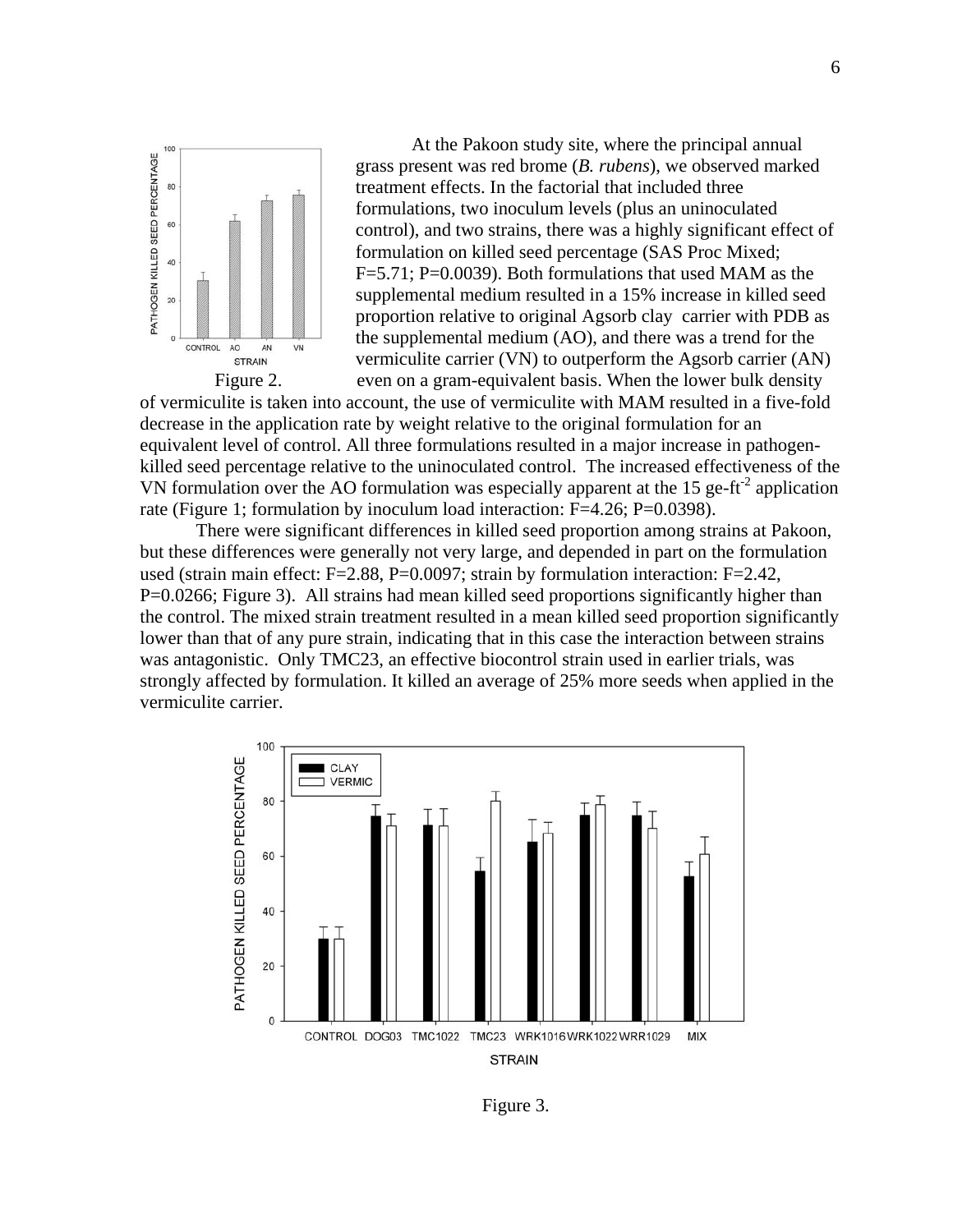There may still be room for improvement in the development of inoculum formulations that are effective as delivery systems for this biocontrol organism, but even with a five-fold decrease in the weight of inoculum shown to be effective, we are still dealing with a massive amount of inoculum in order to achieve useful levels of biocontrol. Our best hope for lowering the application rate for effective control lies in the discovery of more virulent and/or more environmentally tolerant strains, and therefore in developing better methodologies for screening, selection, and maintenance of suitable strains.

#### *Screening and Selection*



Our virulence screening methods have been plagued with lack of repeatability, but we have finally developed a technique for screening for virulence at low inoculum loads (diluted in talc) on dormant seeds that gives consistent results. Virulence data for ten strains developed using these improved methods are reasonably well-correlated both with both mycelial growth rate and with seed mortality in ring microcosm trials (Figure 4). These results show *ex post facto*  that the strains used in the field trials all had similarly high levels of virulence as measured in conidial inoculation (talc) trials, even though their performance in ring microcosms varied quite widely. The conidial inoculation data set, which showed these strains to be quite similar in virulence, proved to be a better predictor of performance in the field.

The use of bulk inoculum in a screening procedure introduces many sources of variation that are not seen in a conidial inoculation trial. The virulence of the strain interacts with the quality of the inoculum in terms of conidial density, and this can vary by batch due to limited ability to control production conditions. Environmental conditions in the seed bed microcosms are more similar to field conditions but also far more variable than environmental conditions in a petri dish.

One interesting outcome of the these correlation analyses is that in the case of virulence Figure 4. on dormant seeds, strains with a faster growth rate

are generally also more virulent. This trend is opposite to the trend we observed with respect to growth rate and virulence on nondormant seeds (Meyer et al. 2010). In nondormant seed inoculations at high inoculum loads, there is a negative correlation between mycelial growth rate and virulence—slower growing strains are better able to kill nondormant seeds. We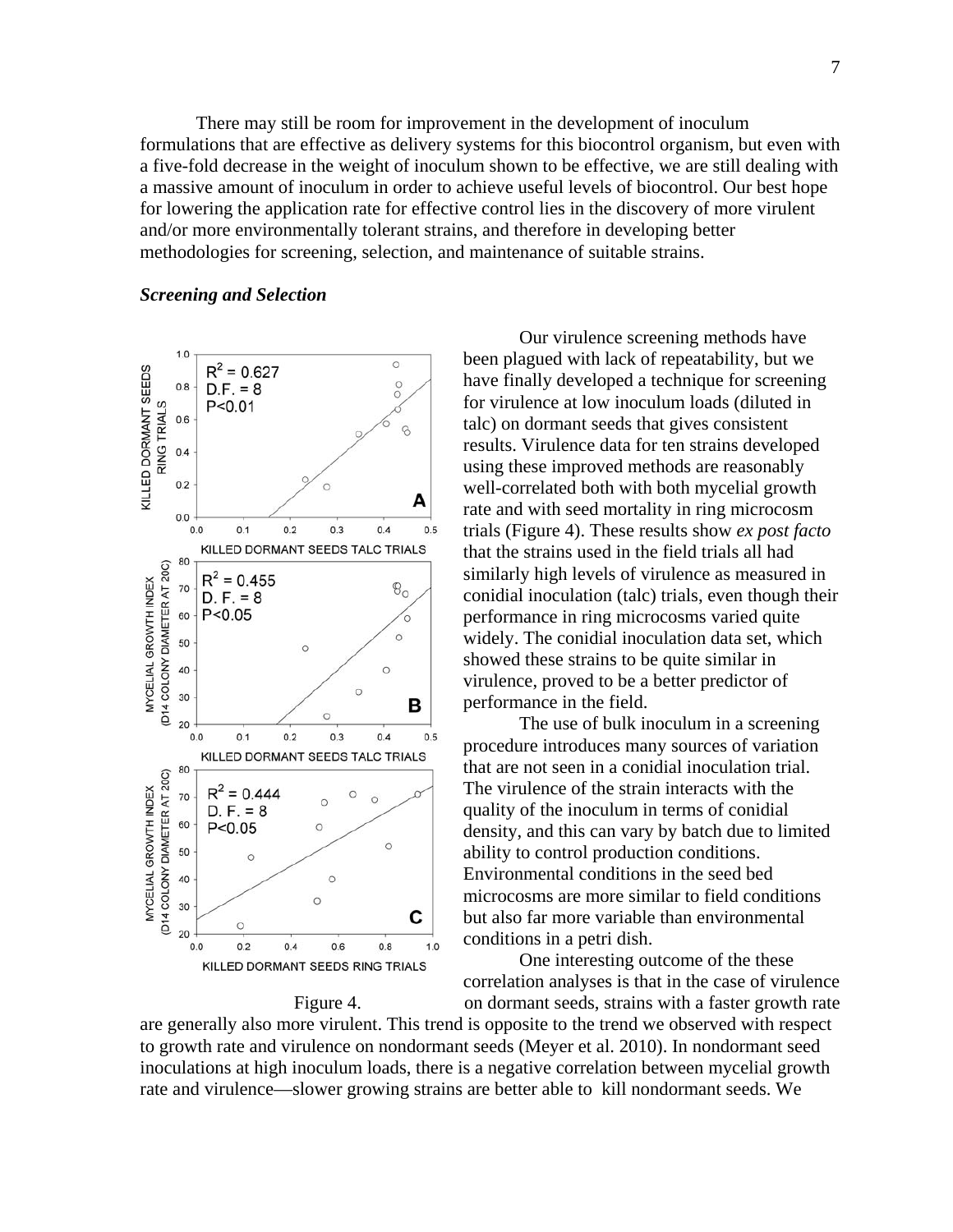hypothesized that this pattern might be due to the necessity of producing metabolically expensive secondary metabolites to cripple germinating seeds, and cytochalasin B, which is produced in large amounts by this fungus, seems a likely candidate phytotoxin (Evidente et al. 2002). In any case, the fact that faster strains kill more dormant seeds and slower strains kill more nondormant seeds suggests an evolutionary mechanism for the maintenance of genetic variation in growth rate in this pathogen.

We have completed a set of studies exploring the basis of the ability of this pathogen to kill nondormant seeds in the seed bank under conditions of water stress. Our earlier work demonstrated that rapidly germinating nondormant seeds that would normally escape the pathogen can suffer high mortality if inoculated seeds are incubated under germination suppressive conditions at low water potential (Finch et al. 2013). We have now directly examined the ability of the pathogen to undergo conidial germination and growth at reduced water potentials in an effort to understand the mechanism by which seed mortality can take place under these conditions, and we have also begun to screen a panel of strains to look for variation in the ability of the pathogen to function under these conditions. If we could find a strain with extraordinary ability to germinate, grow, and infect under water stress, it could be a very useful step forward for biocontrol. Such a strain might be able to kill a high proportion of nondormant seeds. To examine this possibility, we first measured mycelial growth rate as a function of water potential at two temperatures for 11 strains of the fungus (Figure 5).



Figure 5.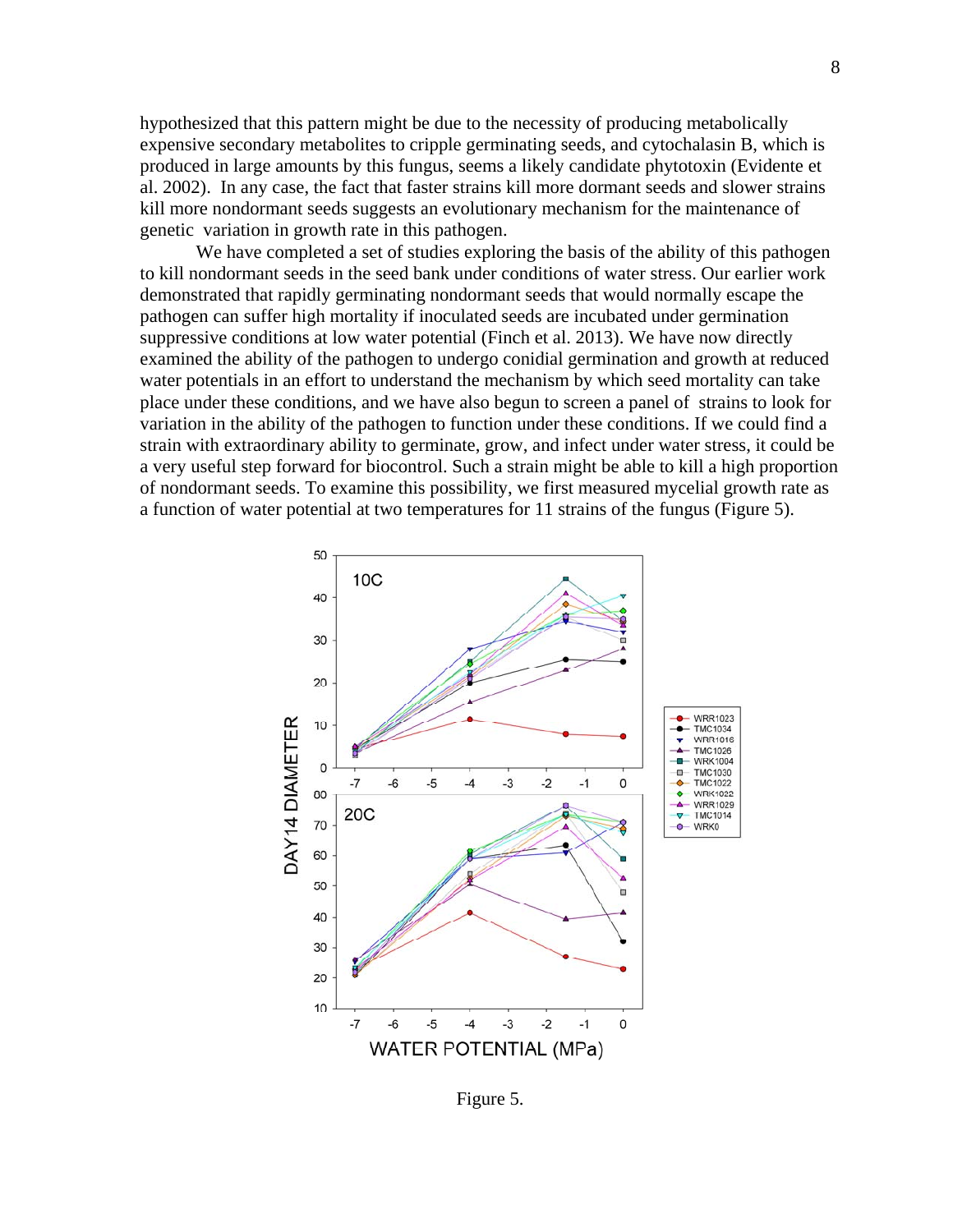There are several striking things about Figure 5. First, it is clear that most strains of the pathogen are capable of relatively rapid growth at water potentials as low as -4 MPa (-40 bars), a water potential far below that at which most seeds can germinate or exhibit seedling growth. Second, particularly at 20C, most of the pathogen strains, especially the fastergrowing strains, have an optimal water potential for growth that is below 0 MPa. This fungus appears to grow optimally at -1.5 MPa, which is equivalent to the permanent wilting point for plants. Third, the slower growing strains actually appear to have even lower optimal water potentials for growth than the fast growing strains (e.g., WRR1023, orange circles). And last, there is indeed considerable variability among strains in the ability to continue rapid growth at relatively low water potentials, potentially providing a substrate for selection for a more water stress tolerant strain.

Another important aspect of the ability of the pathogen to function at low water potential is conidial germination. We only have provisional data on this process, but all indications are that conidial germination can also take place at remarkably low water potentials (Figure 6).



Figure 6.

For two pathogen strains, we measured time courses of conidial germination at two temperatures and three water potentials. Even at 10C and -4 MPa, germination is essentially complete by 24 hours, and under favorable conditions can be largely complete by 6 hours. These tests were carried out on water agar. On a nutrient medium such as PDA, germination is even faster. In general there is very little decrease in germination speed from 0 to -1.5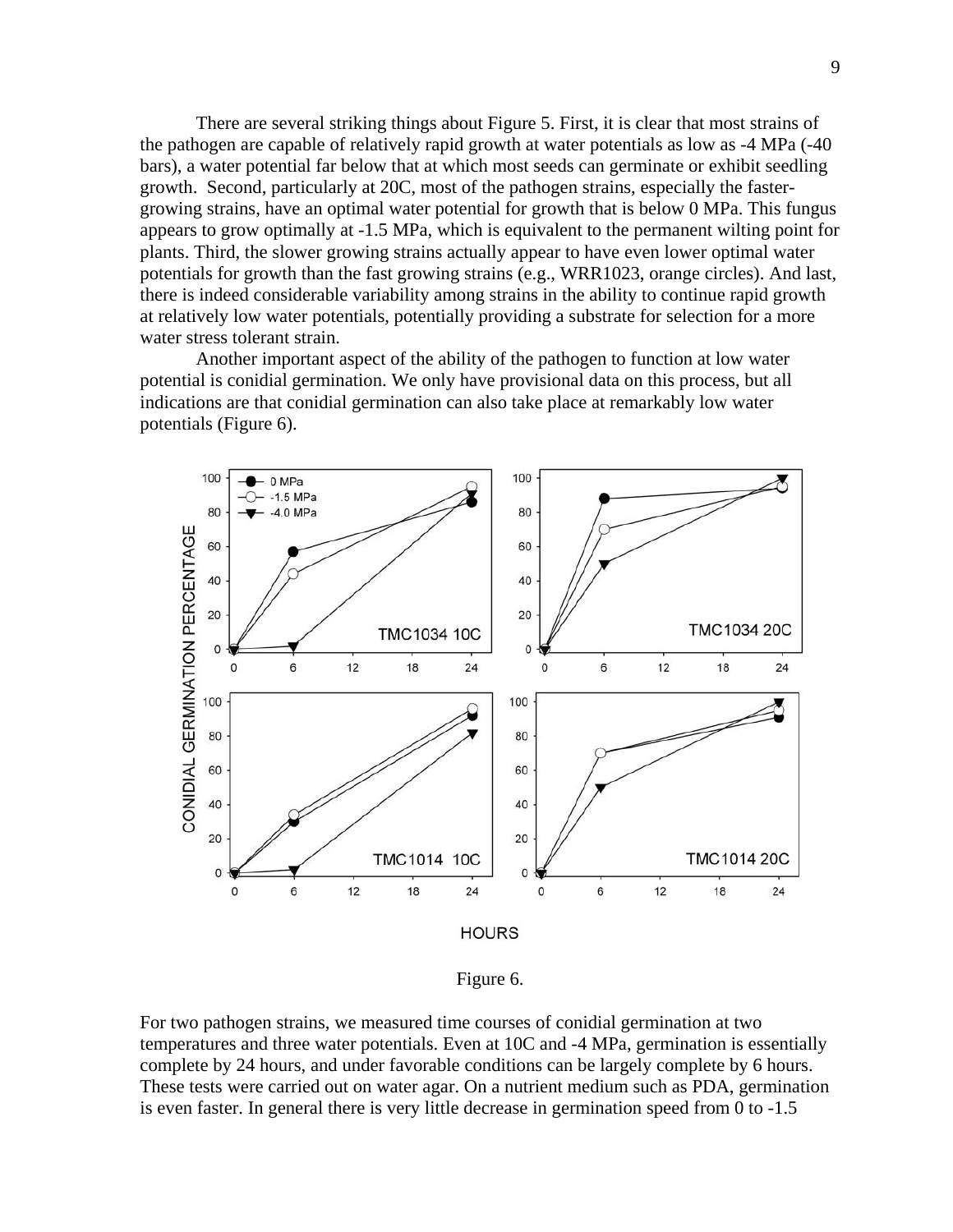MPa, a result in accord with the results for mycelial growth rate. We do not yet know how much among-strain variation there is for conidial germination traits. Conidial germination studies are complicated by the fact that lots of conidia from the same strain produced at different times under slightly different conditions may exhibit variation both in quality and in initial germinability (dormancy). It will require more detailed studies to understand how conidial germination and its variability will impact the ability of a strain to function as an effective biocontrol agent under water stress.

We have also examined among-strain variation in the ability to kill seeds under water stress in a system similar to that described in Finch et al. (2013). Inoculated seeds (1:100 conidia:talc) were incubated at -2.0 MPa on polyethylene glycol-saturated blotters in petri dishes for 4 wks at 10 or 20C, then transferred to water. Fungal stromata that protrude from the seeds within a week of transfer to water have resulted from infection that took place in the low water potential treatment. Strains varied considerably in their ability to carry out this



Figure 7.

infection process (Figure 7). The most effective strain in the trial was TMC1014, which was also one of the faster, more virulent strains in other tests. It was more effective than the WRK0 strain used in Finch et al. (2013), which caused 59% mortality 7 days after the switch from -2.0 MPa at 20C.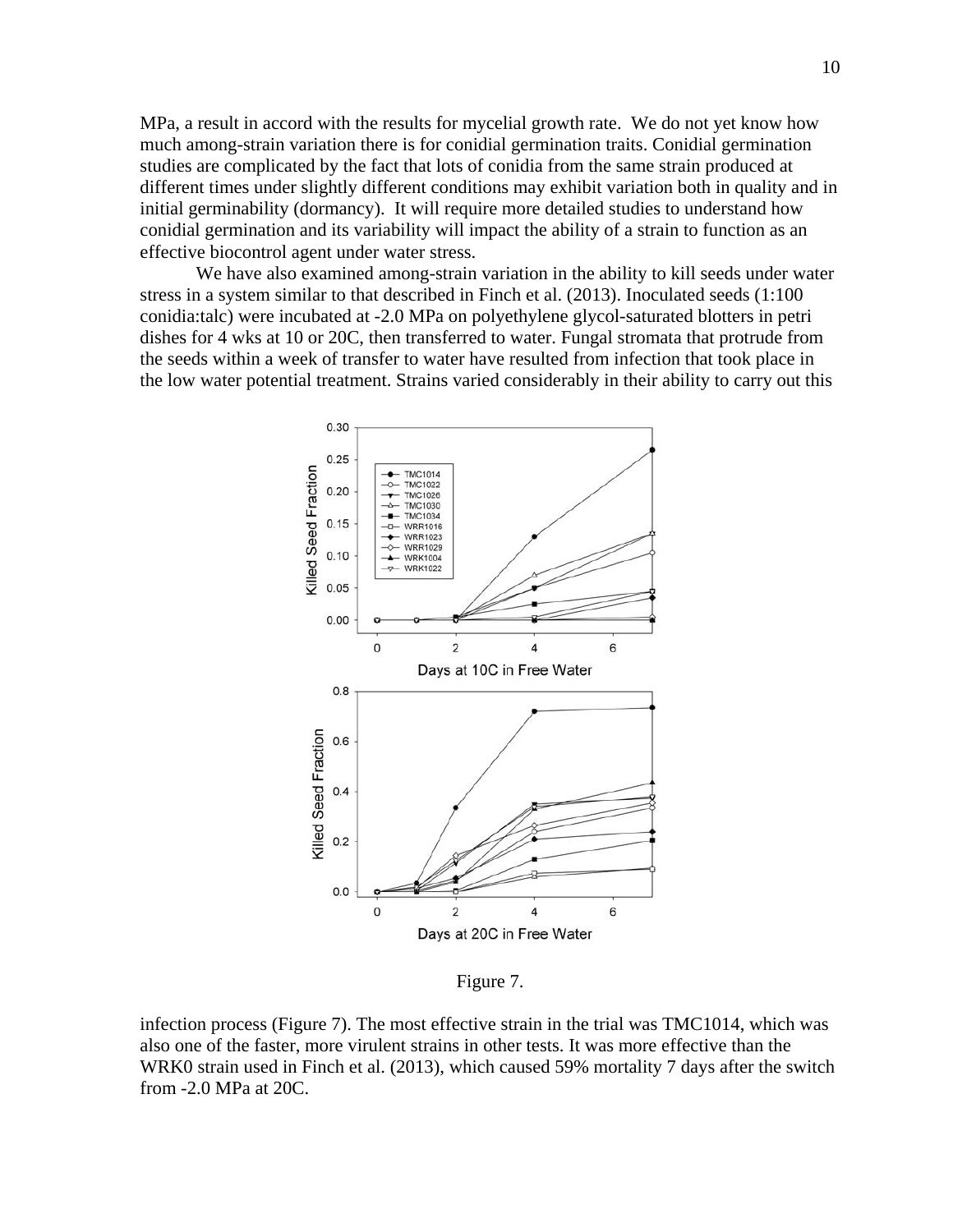## **Conclusions and Future Research**

This research project has resulted in several knowledge outcomes that both encourage us that this pathogen has potential for biocontrol and alert us to the pitfalls of this kind of research and development project. On the positive side, we have learned that bulk inoculum produced in a system with potential for industrial scale-up can be effective in reducing brome persistent seed banks under field conditions, and we have advanced development of a delivery system for this biocontrol to the point where we can reduce application rates by a factor of five and still obtain complete control under some scenarios. We have determined that bulk inoculum prepared according to our protocols has a much longer shelf life as a dry, granular formulation than is the norm for biocontrol organisms. We have determined that the pathogen exhibits genetic variation for many traits with implications for biocontrol, including virulence on dormant vs. nondormant seeds, mycelial growth rate, phytotoxin production, and tolerance to non-optimal temperatures and water potentials. We have devised methods for measuring this variation and for testing predictions about its effects in the laboratory and greenhouse and also in the field. We have taken these knowledge outcomes to the next step: application for a US patent for our technology. This patent application through the US Forest Service is currently pending.

On the minus side, we have found that there are populations of annual bromes where application of even high inoculum loads does not result in complete elimination of the carryover seed bank or even sometimes in decreases in carryover seed density. The method works best at sites where natural pathogen levels are generally lower, which suggests that perhaps consistently high pathogen loads result in selection for more resistant host genotypes. This selection would be even stronger at a place like Whiterocks, where periodic stand failure ('die-off', probably due to other soilborne pathogens; Baughman and Meyer 2013) is a regular occurrence. Because the host population must recover from the carryover seed bank after a die-off, these events exert strong selection pressure for resistance to black fingers of death, as only seeds that escape mortality in the carryover seed bank are present to establish a stand the following year. We are currently in the process of establishing experimental work to determine whether selection for disease resistance in cheatgrass is driven by high pathogen loads and die-off events.

In a non-race-specific pathosystem like this one, the only biocontrol remedy for increased general resistance is increased general virulence, making it even more imperative to understand the range of variation in virulence and the genetic factors that contribute to its expression in this pathogen. It is possible that there are fitness trade-offs for excessive virulence, so that strains that evolve to be hypervirulent do not persist in natural populations. The art for biocontrol is to discover and increase these strains, deploy them for short term biocontrol, and then allow the process of natural selection to remove them from the system. For this reason our emphasis for the next phase of the research will be on developing a better mechanistic understanding of different kinds of virulence in this pathogen and their fitness consequences, and on developing more sophisticated methods for screening a much larger number of isolates to identify hypervirulent strains that may prove to be quite rare.